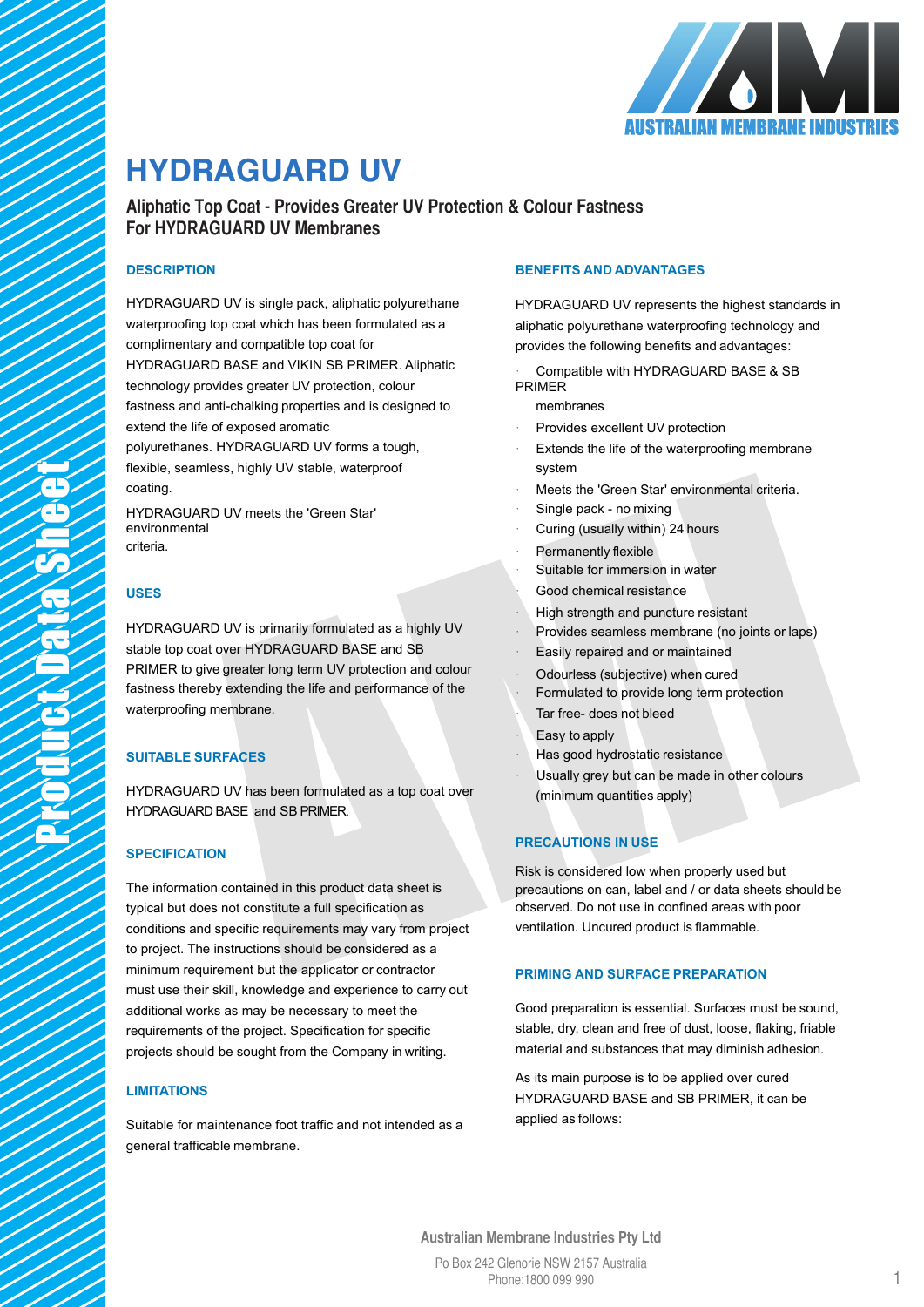

## **OVER NEW MEMBRANES**

Providing the existing membranes are clean, dry and that the HYDRAGUARD UV is being applied within 48 hours of applying the VIKIN membranes - no other preparation is required. If the existing membranes have been contaminated refer to 'TO EXISTING MEMBRANES' below.

## **TO EXISTING MEMBRANES**

HYDRAGUARD UV may be applied to 'aged' HYDRAGUARD UV membranes. These surfaces should be dry, clean and free

of dirt, dust and contaminants and should be suitably cleaned depending upon the type of contaminant, e.g. if oil, then clean with detergent, flushed and allowed to dry. The surface should be wiped down with VIKIN Solvent to 'rejuvenate' the top layer, allowed to flash off before applying the HYDRAGUARD UV.

#### **APPLICATION**

Apply HYDRAGUARD UV to HYDRAGUARD BASE and SB PRIMER membranes by brush, roller, broom and squeegee usually in one or two coats at the rate of 3m<sup>2</sup> per litre per coat, so that the minimum dry film thickness is 300 microns.

#### **COVERAGE**

The stated average coverage rate may vary depending upon type, condition, porosity, texture of the surface and application technique.

HYDRAGUARD UV Top Coat: Generally, 3m² per litre per coat.

### **COLOURS**

Generally grey. Can be manufactured in some other colours but minimum quantities may apply.

#### **DRYING AND CURING**

Drying and curing of the product is affected by type, dryness and porosity of the surface, temperature, humidity, ventilation, climate conditions and application technique and therefore drying and curing can only be given as a guide.

Generally HYDRAGUARD UV is weather resistant within 6 to 8 hours with full cure within 24 hours.

#### **STORAGE**

Keep in cool, dry place away from heat, flame,

combustible material and all sources of ignition. Product contains flammable solvents. Class 3 dangerous goods must be declared prior to transportation. Available in 5 and 15 lt pails.

**Shelf life:** 6 - 12 months in unopened container but best used within 6 months. As this is a polyurethane, some skinning of the product may occur. This should be cut out and removed. Balance of the product will be suitable for use.

#### **CLEAN UP**

Avoid spills. They are difficult to clean, particularly off porous surfaces. Wet spills use a cloth and VIKIN Solvent. Do not clean off carpets as it is better to allow product to cure and then shave the carpet. Equipment should be immediately cleaned with VIKIN Solvent.

#### **TILING, TOPPING OR TOP COATING**

Generally not covered, although membrane may be covered with drainage cloth and pebbles, ensuring not to damage membrane.

#### **SAFETY & PRECAUTIONS**

HYDRAGUARD UV is solvent based. The use of solvent resistant gloves and goggles (against splashes) are recommended. Use in ventilated areas. If spraying, in confined areas, the use of self contained breathing apparatus is recommended. If swallowed do not induce vomiting, give plenty of water to drink. Seek urgent medical advice. If in eyes, flush thoroughly with clean water, holding open lid to ensure any trapped product may be flushed away. If on skin, remove contaminated clothing and wash skin with soap and water. If inhaled, unlikely due to viscosity of the product, remove person to fresh air and apply artificial respiration if required and seek urgent medical attention. Product is flammable when wet. Keep away from all sources of ignition. Ensure adequate ventilation. Vapours may collect in low lying areas.

For full safety data refer to the products Material Safety Data Sheet. Observe precautions as per label.